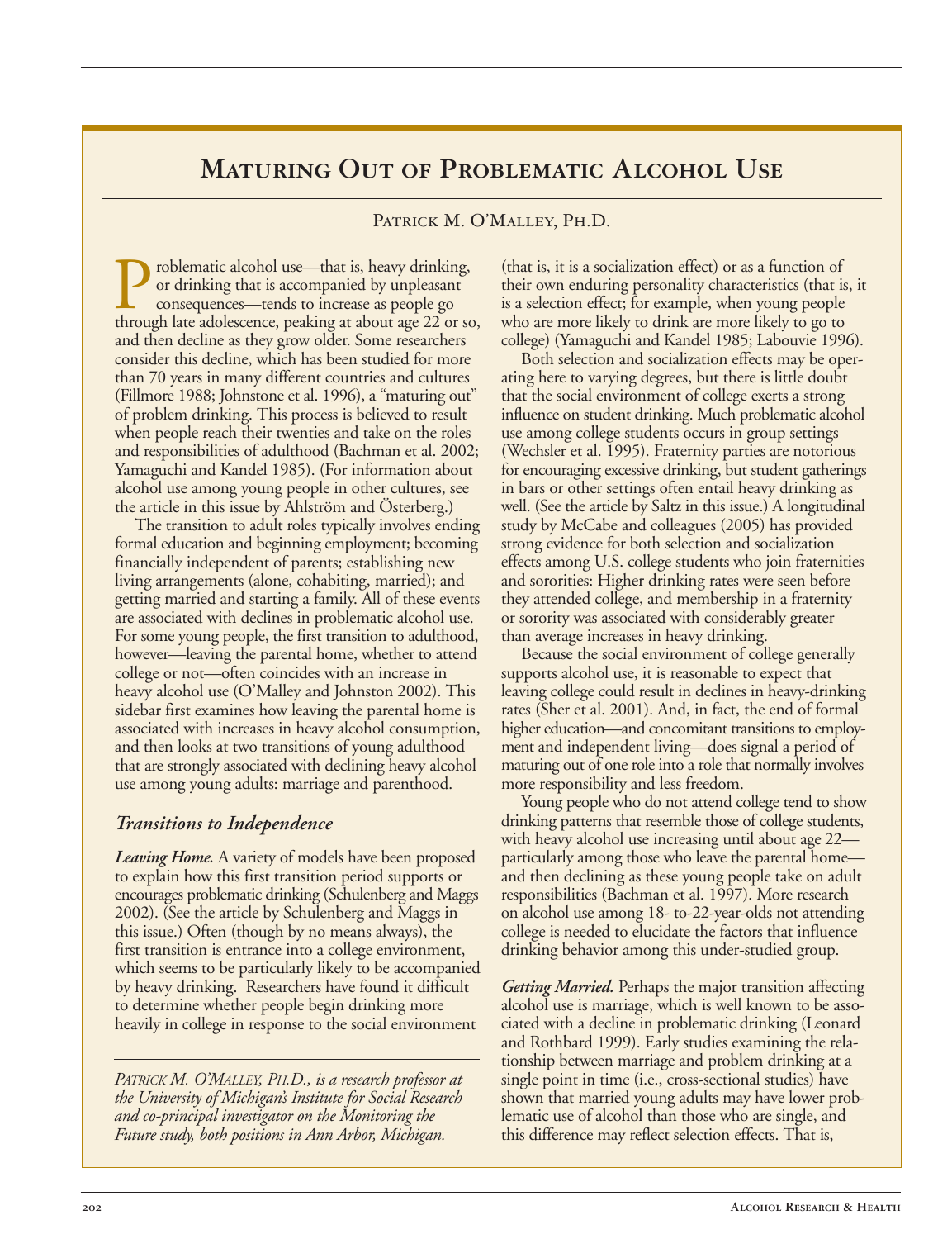young people who drink less may be more likely to marry, or to marry earlier, than those who drink more. Longitudinal studies, which track a group of people over time, provide the best evidence on why alcohol use declines after marriage; these studies indicate that marriage itself helps reduce alcohol consumption, particularly heavy alcohol use (Bachman et al. 1997; Bachman et al. 2002; Leonard and Rothbard 1999).

What is it about marriage that produces these reductions in alcohol use? Probably the major contributing factor is that marriage ushers in a change in social and recreational activities. Married people have fewer evenings out for fun and recreation, attend fewer parties and other social events, get together less often with friends, and do not go to bars, taverns, and nightclubs as much. Getting engaged to be married also tends to take people out of the singles scene, which helps reduce heavy drinking, although becoming engaged does not appear to have as strong an effect on social life (and on heavy drinking) as marriage does (Bachman et al. 2002; Leonard and Mudar 2003).

*Having Children.* Another major transition period that almost certainly accounts for a decrease in heavy alcohol use is pregnancy. Women may reduce their alcohol use during pregnancy for many reasons (Coles 1994). Young women generally believe that alcohol can be toxic to a developing fetus; some find that the physiological changes of pregnancy render the taste of alcohol unpleasant. Having a pregnant spouse does not appear to affect men's drinking behavior, however (Bachman et al. 1997).

Parenthood seems to impact social life even more than marriage does. Child care responsibilities limit the amount of time people have for going out with a spouse or with others. Becoming a parent, like getting married, seems to mean fewer get-togethers with friends, fewer parties and other social events, and fewer visits to bars, taverns, and nightclubs. Single mothers experience similar restrictions on socializing.

Becoming a parent appears to be the key event that prompts men, especially men who have been heavy drinkers, to reduce their drinking (Bachman et al. 1997).

# *Changing Attitudes*

Several researchers have suggested that young people mature out of heavy alcohol use because, along with adult responsibilities, they also adopt more conventional attitudes and outlooks (Donovan et al. 1983). Considerable evidence indicates that people's attitudes and beliefs about alcohol are strongly associated with their drinking behavior. Investigators have questioned whether changes in attitudes or beliefs lead to changes in drinking patterns.

One longitudinal study concluded that when people become engaged, marry, become pregnant, and have children, they tend to become more disapproving of heavy drinking and aware of its risks, and this change in attitude may help explain their reduced alcohol use (Bachman et al. 2002). On the other hand, the same study showed that when they reach college, young adults tend to approve of drinking more and perceive it to be less risky than they did before college, which could explain their increased alcohol use.

### *Summary*

When many young people have their first taste of independence from parental restrictions, but before they take on the responsibilities of adult life, they tend to increase their alcohol use. College students probably drink more because the social environment of college encourages excessive drinking. Their age-mates who do not attend college but live apart from their parents also increase their rates of heavy drinking. After about age 22, young people begin to assume more adult responsibilities—employment, independent living, and especially marriage and parenthood—that are associated with less heavy alcohol use. This maturing out can be attributed partly to the limitations these events place on social activities in general and possibly also to changes in these young adults' attitudes toward drinking. For particularly problematic alcohol users—those who would be diagnosed as alcohol dependent—predisposing personality characteristics may mean that they are not as drawn to the more stabilizing choices of marriage and parenthood, or that these milestones do not affect their drinking behavior (Matzger et al. 2004). That is, for alcohol-dependent young adults, selection effects may be stronger than socialization effects in determining drinking behavior. ■

# *References*

BACHMAN, J.G.; WADSWORTH, K.N.; O'MALLEY, P.M.; ET AL. *Smoking, Drinking, and Drug Use in Young Adulthood: The Impacts of New Freedoms and New Responsibilities.* Mahwah, NJ: Lawrence Erlbaum Associates, 1997.

BACHMAN, J.G.; O'MALLEY, P.M.; SCHULENBERG, J.E.; ET AL. *The Decline of Substance Use in Young Adulthood: Changes in Social Activities, Roles, and Beliefs.* Mahwah, NJ: Lawrence Erlbaum Associates, 2002.

COLES, C. Critical periods for prenatal alcohol exposure. *Alcohol Health & Research World* 18(1):22–29, 1994.

DONOVAN, J.E.; JESSOR, R.; AND JESSOR, L. Problem drinking in adolescence and young adulthood. *Journal of Studies on Alcohol* 44:109–137, 1983. PMID: 6865420